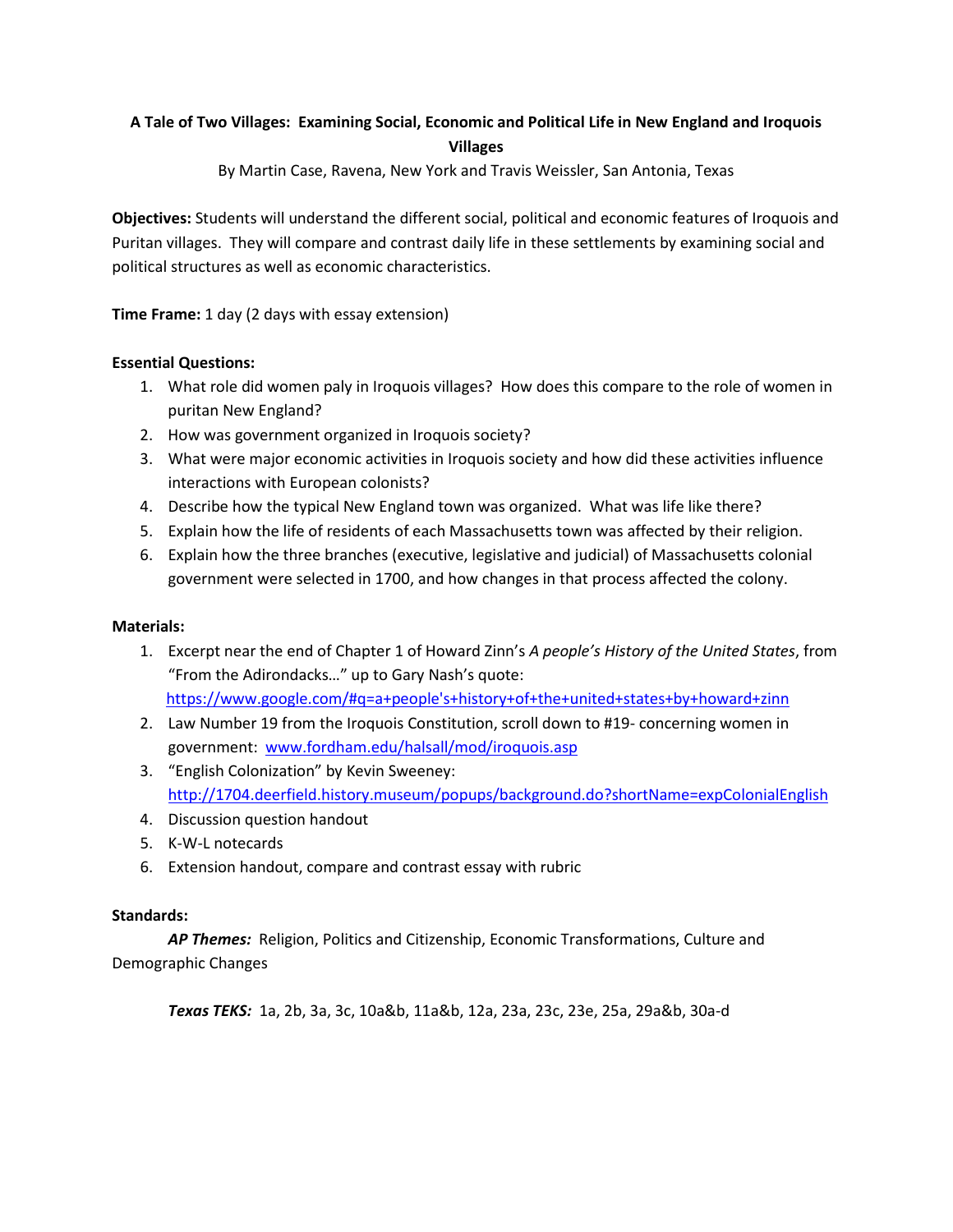#### **Procedures:**

- 1. Bell Work/Bell Ringer- as students enter the classroom they will begin writing on their KWL notecards and will complete the "Know" and what they want to "Learn" sections. Responses are centered on one of two prompts:
	- a. What do you know about the Iroquois?
	- b. What do you know about the Puritans?
- 2. Students will be divided into groups to read and explore the primary sources together.
- 3. Small groups will participate in small group seminars and will examine the essential questions based on their knowledge of the documents.
- 4. Students will complete a Venn diagram to help compare and contrast the economic, political and social characteristics of the Iroquois and New Englanders.
- 5. Students will complete the "Learned" section of the K-W-L notecards and turn them in as tickets out the door.
- 6. Possible Extension: 1 day or homework, AP-style compare and contrast essay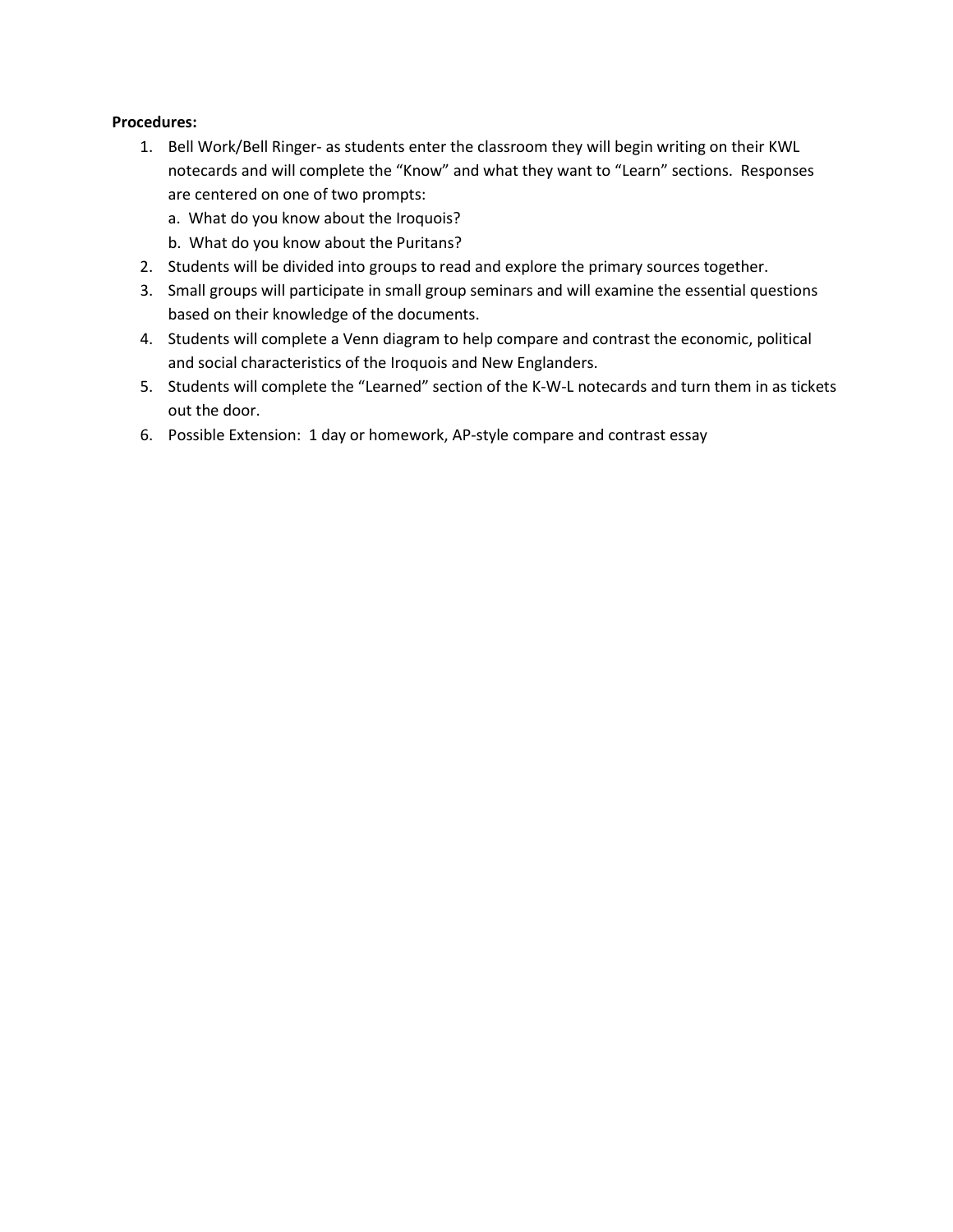#### **Small Group Seminar Discussion Questions**

Economic Questions:

- 1. What economic activities were the Iroquois engaged in?
- 2. What type of economic activities were the British engaged in?
- 3. How did land use between these groups differ? Was one group a better "steward" of the land?
- 4. How did land ownership differ between the Iroquois and British?

Social Questions:

- 1. The view and treatment of children differed dramatically between the Iroquois and the British. Explain these differences and also hypothesize why and how these differences came about.
- 2. Why do you think that women had a more equal role in Iroquois society?
- 3. What role did religion play in each society?

Political Questions:

- 1. What role did women play in the government of the Iroquois Confederacy?
- 2. What group(s) held considerable power and influence in a Puritan town?
- 3. In your opinion, which society had more democratic principles, the Iroquois or the British?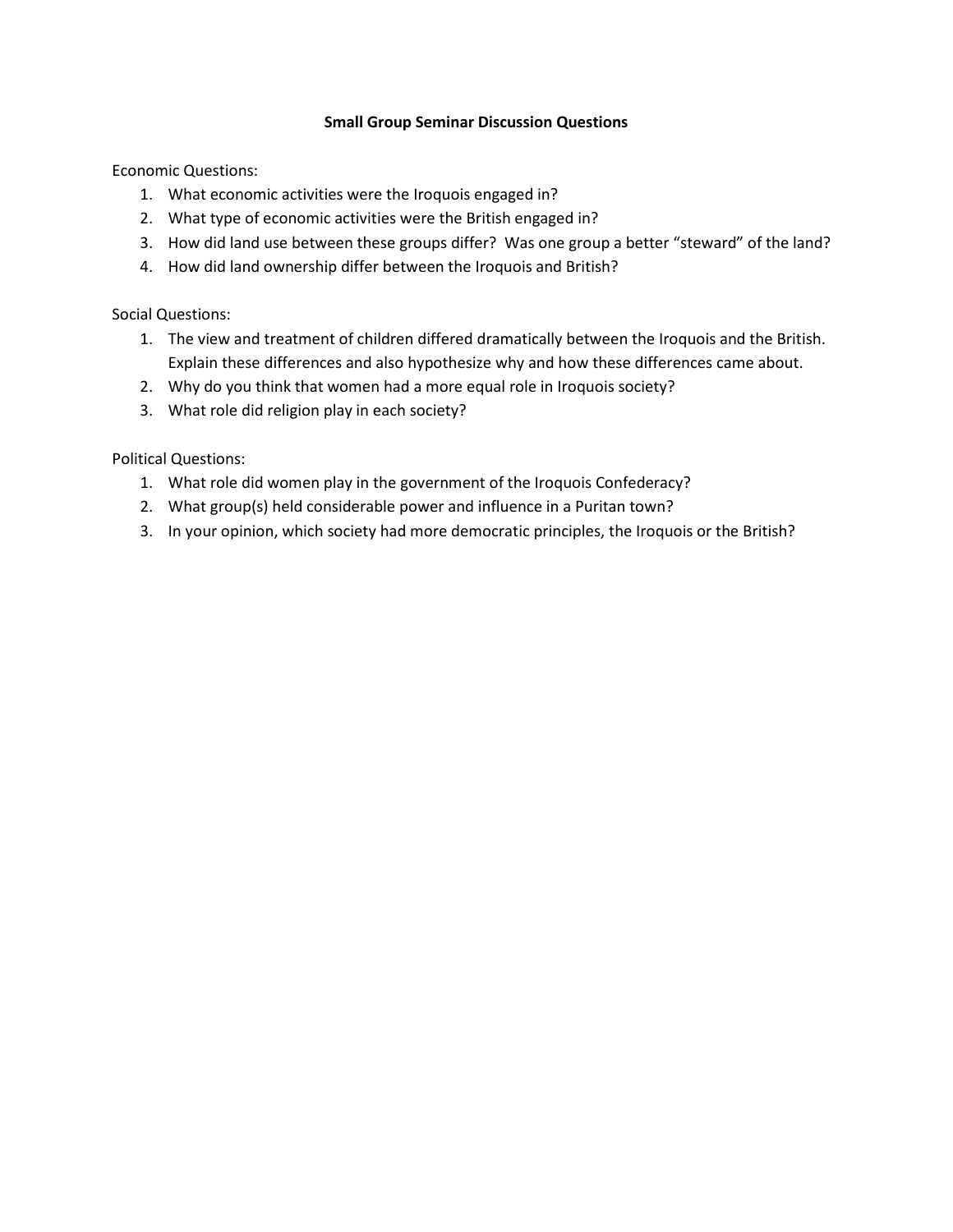## **Extension Activity: Compare and Contrast Essay**

**Prompt:** Compare and contrast life in an Iroquois village with that of life in a Puritan village. Take into account political, economic and social characteristics of each society.

## **GENERAL RUBRIC FOR DBQ AND FRQ RESPONSES**

#### 8-9

- Strong, well developed thesis which clearly addresess the question; deals with the most significant issues and trends relevant to the question and the time period
- Abundant, accurate specifics; may contain insignificant errors
- Covers all areas of the prompt in approximate proportion to their importance (Extremely good papers need not be totally balanced)
- Effective organization and clear language
- DBQ: Sophisticated use of a substantial number of documents; substantial relevant outside information; chronologically coherent

## 5-7

- Has a valid thesis; deals with relatively significant issues and trends
- Some accurate specific information relevant to the thesis and question
- Analyzes information: uses data to support opinions and conclusions; recognizes historical causation, change, and continuity
- Adequately addresses all areas of prompt; may lack balance
- May contain a few errors, usually not major
- Adequately organized; generally clear language; may contain some minor grammatical errors
- DBQ: Use of some documents and some relevant outside information

## 2-4

- Thesis may be absent, limited, confused, or poorly developed: may take a very general approach to the topic, failing to focus on the question; position may be vague or unclear
- Superficial or descriptive data which is limited in depth and/or quantity
- Limited understanding of the question; may be largely descriptive and narrative
- Adequately covers most areas of the prompt; may ignore some tasks
- May contain major errors
- Demonstrates weak organization and writing skills which may interfere with comprehension
- DBQ: Misinterprets, briefly cites, or simply quotes documents; little outside information, or information which is accurate or irrelevant

## 0-1

• Usually has no discernible thesis, contains a thesis that does not address the question, or simply restates the question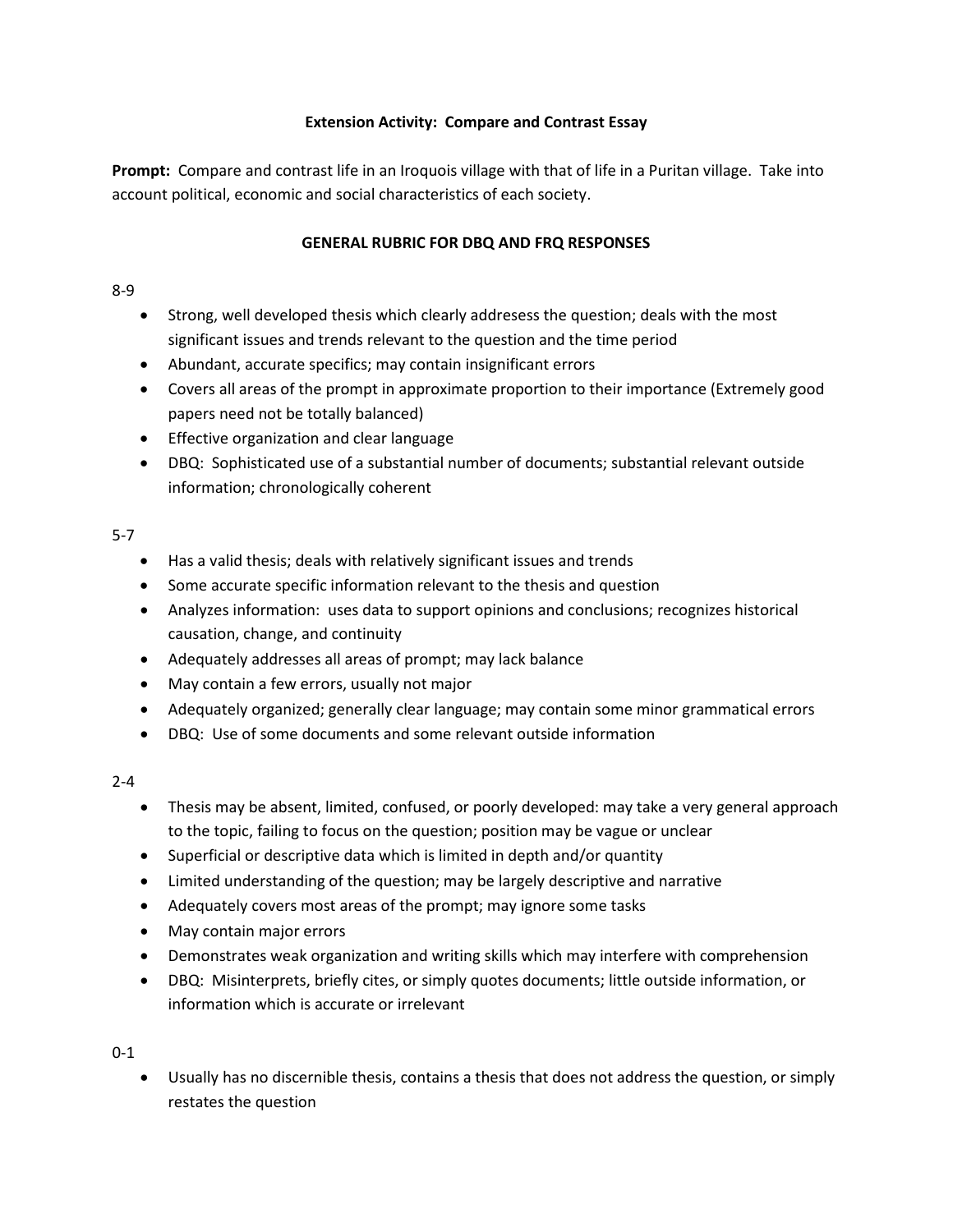- Superficial, inappropriate or erroneous information; or information limited to a small portion of the prompt
- Analysis may be fallacious
- May contain numerous errors, both major and minor
- May cover only portions of the prompt; refers to the topic but does not address the prompt
- Erratic organization; grammatical errors may frequently hinder comprehension
- DBQ: Poor, confused, or no use of documents; inappropriate or no outside information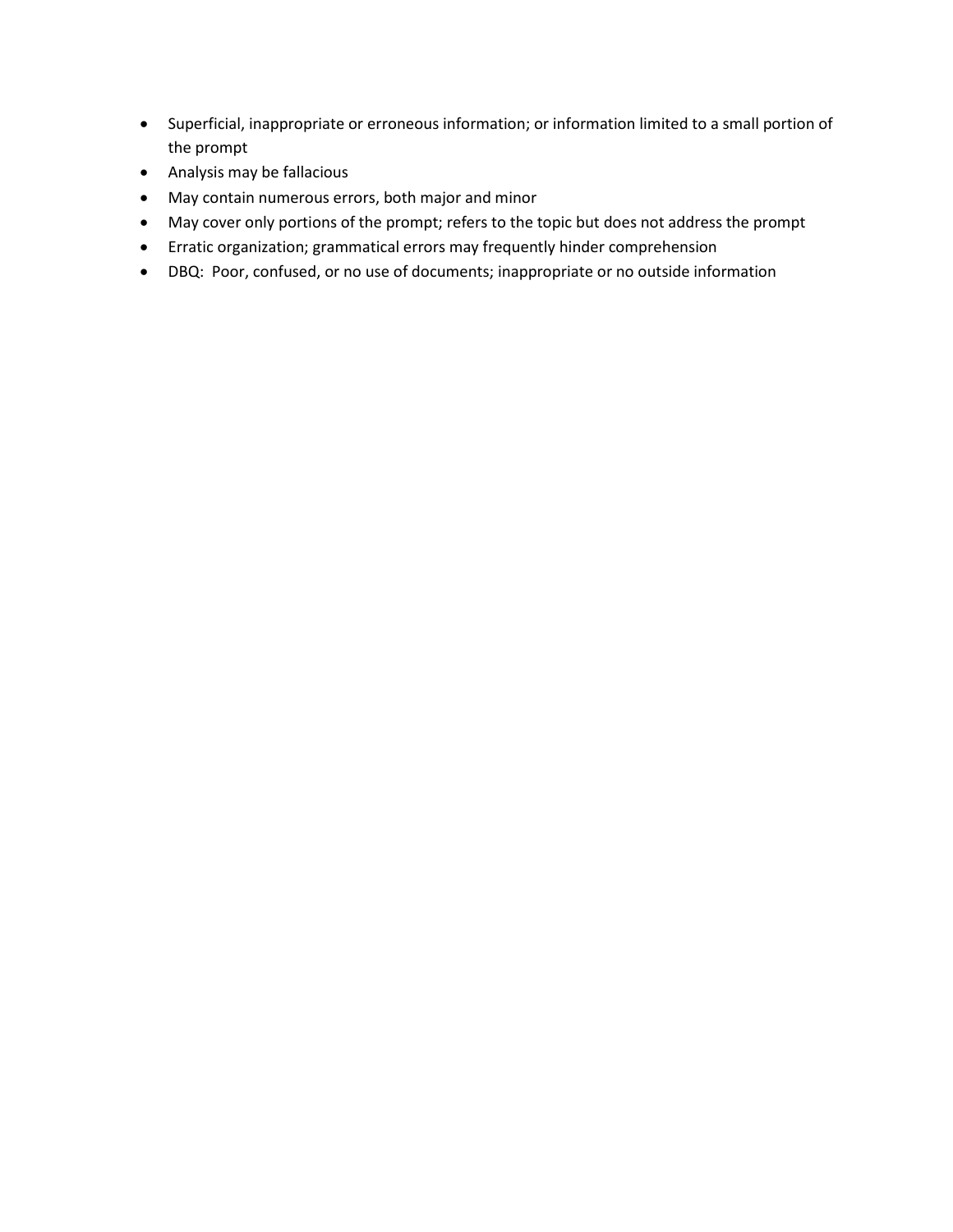| 1.       |
|----------|
| 2.       |
|          |
| 3.       |
|          |
| 1.       |
| 2.       |
|          |
|          |
| 1.<br>Be |
|          |
|          |

# **K-W-L Puritan or Iroquois (circle one)**

# **K-W-L Puritan or Iroquois (circle one)**

| K- What do you know?                                | 1. |
|-----------------------------------------------------|----|
|                                                     | 2. |
|                                                     | 3. |
|                                                     |    |
| W- What do you want to learn?                       | 1. |
|                                                     | 2. |
|                                                     |    |
| L- What did you learn?<br>$Be \mid 1.$<br>specific. |    |
|                                                     |    |